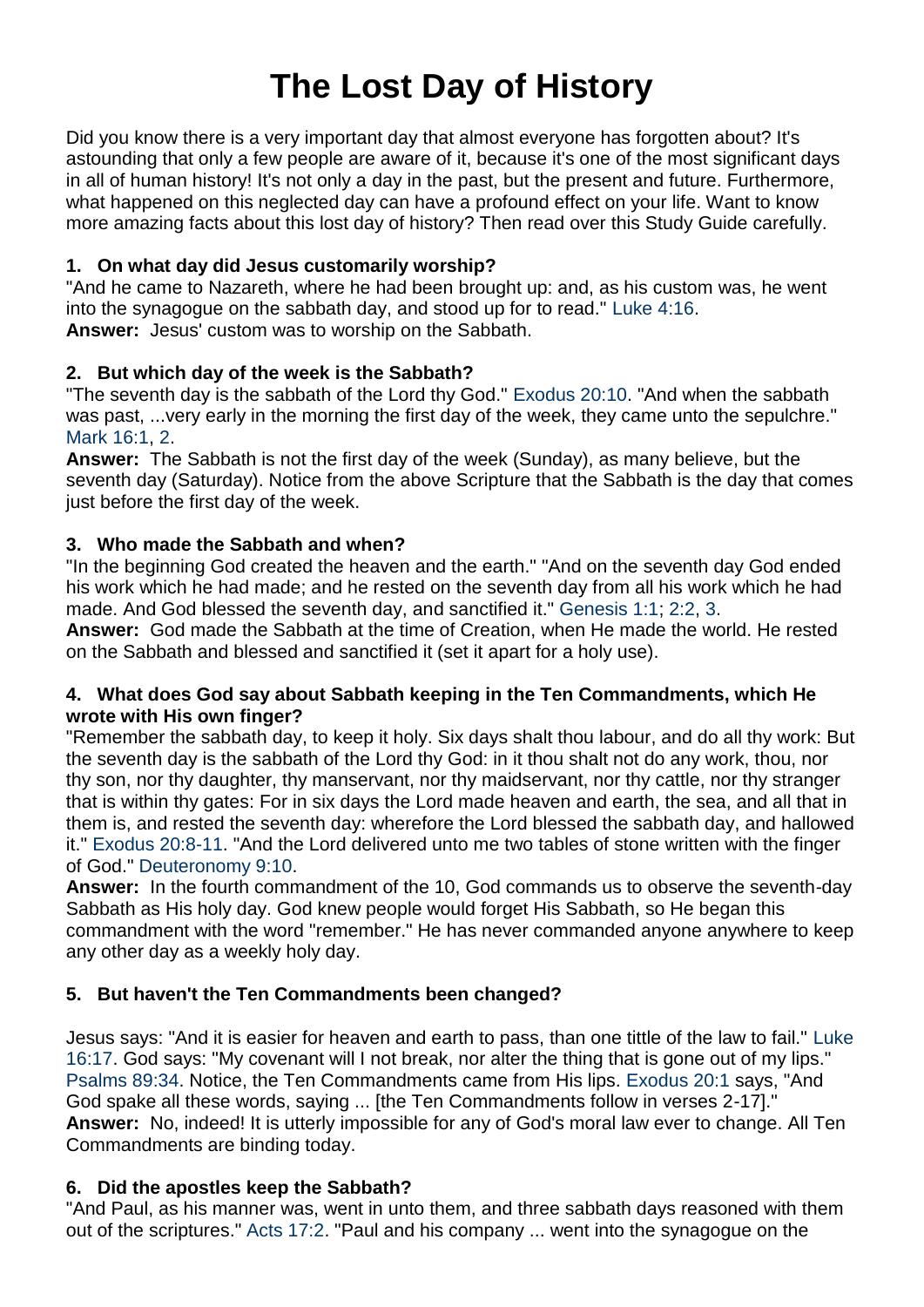sabbath day, and sat down." [Acts 13:13,](http://biblia.com/bible/kjv1900/Acts%2013.13) [14.](http://biblia.com/bible/kjv1900/Acts%2013.14) "And on the sabbath we went out of the city by a river side, where prayer was wont to be made; and we sat down, and spake unto the women which resorted thither." [Acts 16:13.](http://biblia.com/bible/kjv1900/Acts%2016.13) "And he [Paul] reasoned in the synagogue every sabbath, and persuaded the Jews and the Greeks." [Acts 18:4.](http://biblia.com/bible/kjv1900/Acts%2018.4)

**Answer:** Yes, the book of Acts makes it clear that Paul and the early church kept the Sabbath.

#### **7. Did the Gentiles also worship on Sabbath? God commanded it:**

"Blessed is the man ... that keepeth the sabbath from polluting it." "Also the sons of the stranger, that join themselves to the Lord, ... every one that keepeth the sabbath from polluting it, and taketh hold of my covenant; Even them will I bring to my holy mountain, and make them joyful in my house of prayer ... for mine house shall be called an house of prayer for all people." [Isaiah](http://biblia.com/bible/kjv1900/Isaiah%2056.2)  [56:2,](http://biblia.com/bible/kjv1900/Isaiah%2056.2) [6,](http://biblia.com/bible/kjv1900/Isaiah%2056.6) [7,](http://biblia.com/bible/kjv1900/Isaiah%2056.7) emphasis added.

## **Apostles taught it:**

"And when the Jews were gone out of the synagogue, the Gentiles besought that these words might be preached to them the next sabbath." "And the next sabbath day came almost the whole city together to hear the word of God." [Acts 13:42,](http://biblia.com/bible/kjv1900/Acts%2013.42) [44,](http://biblia.com/bible/kjv1900/Acts%2013.44) emphasis added. "And he reasoned in the synagogue every sabbath, and persuaded the Jews and the Greeks." [Acts 18:4.](http://biblia.com/bible/kjv1900/Acts%2018.4) **Answer:** The apostles in the early New Testament church not only obeyed God's Sabbath command, but they also taught the converted Gentiles to worship on Sabbath. Never once do they refer to Sunday as a holy day.

## **8. But wasn't the Sabbath changed to Sunday at Christ's death or resurrection?**

**Answer:** No, there is not the remotest hint that the Sabbath was changed at Christ's death or resurrection. The Bible teaches just the opposite. Please carefully review the following evidence:

# **A. God blessed the Sabbath.**

"The Lord blessed the sabbath day and hallowed it." [Exodus 20:11.](http://biblia.com/bible/kjv1900/Exodus%2020.11) "And God blessed the seventh day, and sanctified it." [Genesis 2:3.](http://biblia.com/bible/kjv1900/Genesis%202.3)

## **B. Christ expected His people to be still keeping the Sabbath in A.D. 70 when Jerusalem was destroyed.**

Knowing full well that Jerusalem would be destroyed by Rome in A.D. 70, Jesus warned His followers of that time, saying, "But pray ye that your flight be not in the winter, neither on the sabbath day." [Matthew 24:20,](http://biblia.com/bible/kjv1900/Matthew%2024.20) emphasis added. Jesus made it clear that He intended for the Sabbath to be kept even 40 years after His resurrection. In fact, there is no intimation anywhere in the Scriptures that Jesus, His Father, or the apostles ever (at any time, under any circumstances) changed the holy seventh-day Sabbath to any other day.

## **C. The women who came to anoint Christ's dead body kept the Sabbath. Jesus died on "the day before the sabbath" [\(Mark 15:37,](http://biblia.com/bible/kjv1900/Mark%2015.37) [42\)](http://biblia.com/bible/kjv1900/Mark%2015.42), which is now called Good Friday.**

The women prepared spices and ointments to anoint His body, then "rested the sabbath day according to the commandment." [Luke 23:56.](http://biblia.com/bible/kjv1900/Luke%2023.56) Only "when the sabbath was past" [\(Mark 16:1\)](http://biblia.com/bible/kjv1900/Mark%2016.1) did the women come "the first day of the week" [\(Mark 16:2\)](http://biblia.com/bible/kjv1900/Mark%2016.2) to continue their sad work. They found "Jesus was risen early the first day of the week" (verse 9), commonly called Easter Sunday. Please note that the Sabbath "according to the commandment" was the day preceding Easter Sunday, which we now call Saturday.

# **D. Christ's follower, Luke, wrote two books of the Bible--Luke and Acts**.

He says that in the book of Luke he wrote about "all" of Jesus' teachings [\(Acts 1:1-3\)](http://biblia.com/bible/kjv1900/Acts%201.1-3). But he never wrote about Sunday keeping or a change of the Sabbath.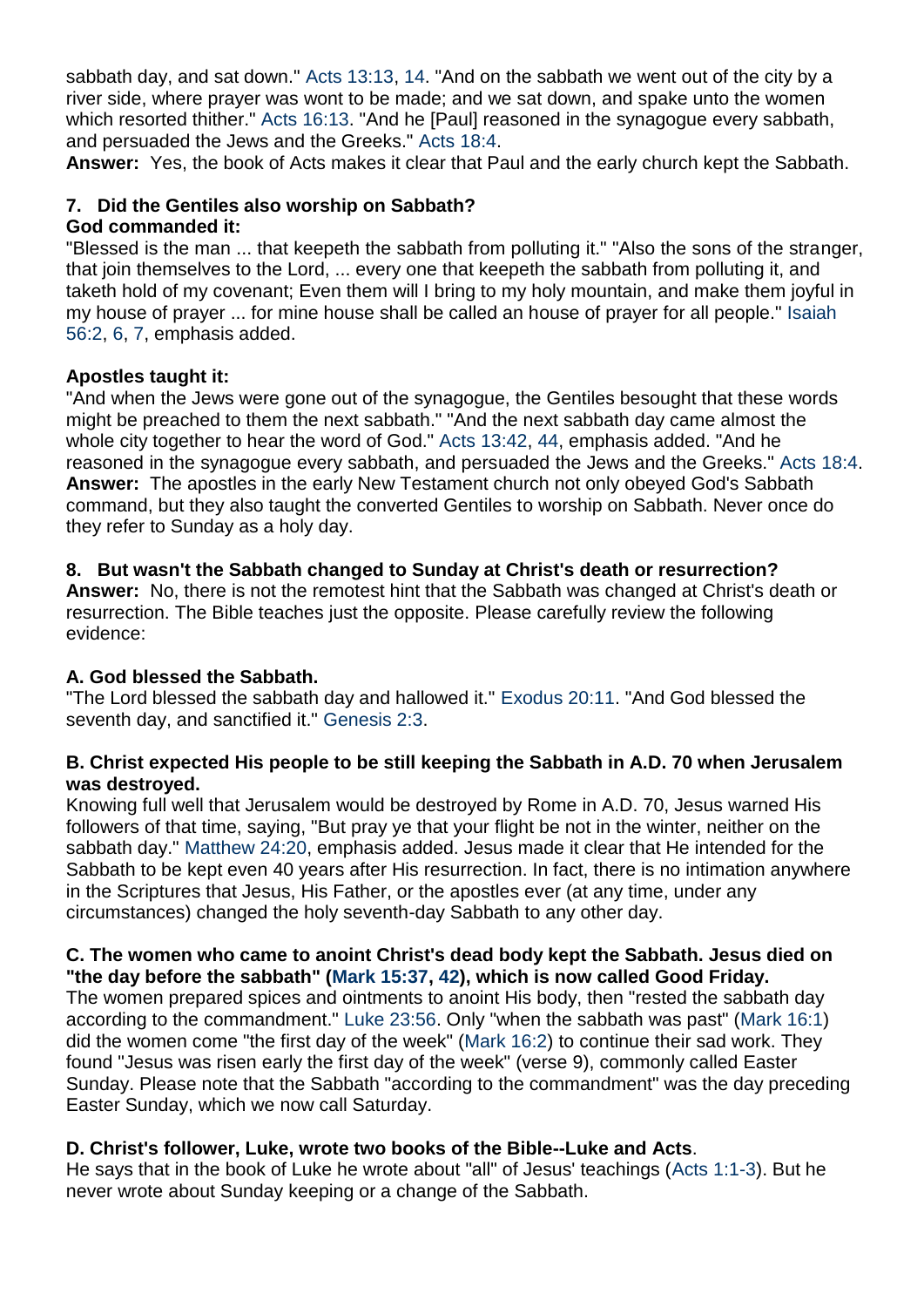# **9. Some people say the Sabbath will be kept in God's new earth. Is this correct?**

"For as the new heavens and the new earth, which I will make, shall remain before me, saith the Lord, so shall your seed and your name remain. And it shall come to pass, that from one new moon to another, and from one sabbath to another, shall all flesh come to worship before me, saith the Lord." [Isaiah 66:22,](http://biblia.com/bible/kjv1900/Isaiah%2066.22) [23.](http://biblia.com/bible/kjv1900/Isaiah%2066.23)

**Answer:** Yes, the Bible says the saved people of all ages will keep the Sabbath in the new earth.

## **10. But isn't Sunday the Lord's day?**

"Call the sabbath a delight, the holy of the Lord." [Isaiah 58:13.](http://biblia.com/bible/kjv1900/Isaiah%2058.13) "For the son of man is Lord even of the sabbath day." [Matthew 12:8.](http://biblia.com/bible/kjv1900/Matthew%2012.8)

**Answer:** The Bible speaks of the "Lord's day" in [Revelation 1:10,](http://biblia.com/bible/kjv1900/Revelation%201.10) so the Lord does have a special day. But no verse of Scripture refers to Sunday as the Lord's day. Rather, the Bible plainly identifies Sabbath as the Lord's day. The only day ever blessed by the Lord or claimed by Him as His holy day is the seventh-day Sabbath.

## **11. Shouldn't I keep Sunday in honor of Christ's resurrection?**

"Know ye not, that so many of us as were baptized into Jesus Christ were baptized into his death? Therefore we are buried with him by baptism into death: that like as Christ was raised up from the dead by the glory of the Father, even so we also should walk in newness of life. For if we have been planted together in the likeness of his death, we shall be also in the likeness of his resurrection: Knowing this, that our old man is crucified with him, that the body of sin might be destroyed, that henceforth we should not serve sin." [Romans 6:3-6.](http://biblia.com/bible/kjv1900/Romans%206.3-6)

**Answer:** No! No more than you would keep Friday in honor of the crucifixion. Christ gave the ordinance of baptism in honor of His death, burial, and resurrection. The Bible never suggests Sunday keeping in honor of the resurrection (or for any other reason, for that matter). We honor Christ by obeying Him [\(John 14:15\)](http://biblia.com/bible/kjv1900/John%2014.15)--not by substituting man-made requirements in place of His.

# **12. Well, if Sunday keeping isn't in the Bible, whose idea was it anyway?**

"And he shall think to change the times and the law." [Daniel 7:25,](http://biblia.com/bible/kjv1900/Daniel%207.25) RSV.\* "Thus have ye made the commandment of God of none effect by your tradition." "In vain they do worship me, teaching for doctrines the commandments of men." [Matthew 15:6,](http://biblia.com/bible/kjv1900/Matthew%2015.6) [9.](http://biblia.com/bible/kjv1900/Matthew%2015.9) "Her priests have violated my law." "And her prophets have daubed them with untempered mortar, ... saying, Thus saith the Lord God, when the Lord hath not spoken." [Ezekiel 22:26,](http://biblia.com/bible/kjv1900/Ezekiel%2022.26) [28.](http://biblia.com/bible/kjv1900/Ezekiel%2022.28)

**Answer:** Misguided men of long years past announced that God's holy day was changed from Sabbath to Sunday. God predicted it would happen, and it did. This error was passed on to our unsuspecting generation as gospel fact. Sundaykeeping is a tradition of uninspired men and breaks God's law, which commands Sabbathkeeping. Only God can make a day holy. God blessed the Sabbath, and when God blesses, no man can "reverse it." [Numbers 23:20.](http://biblia.com/bible/kjv1900/Numbers%2023.20)

# **13. But isn't it very dangerous to tamper with God's law?**

"Ye shall not add unto the word which I command you, neither shall ye diminish aught from it, that ye may keep the commandments of the Lord your God." [Deuteronomy 4:2.](http://biblia.com/bible/kjv1900/Deuteronomy%204.2) "Every word of God is pure. ... Add thou not unto his words, lest he reprove thee, and thou be found a liar." [Proverbs 30:5,](http://biblia.com/bible/kjv1900/Proverbs%2030.5) [6.](http://biblia.com/bible/kjv1900/Proverbs%2030.6)

**Answer:** God has specifically and positively forbidden men to change His law by deletions or additions. To tamper with God's holy law in any way is one of the most fearful and dangerous things a person can do.

# **14. Why did God make the Sabbath anyway?**

# **A. Sign of Creation.**

"Remember the sabbath day, to keep it holy." "For in six days the Lord made heaven and earth, the sea, and all that in them is, and rested the seventh day: wherefore the Lord blessed the sabbath day, and hallowed it." [Exodus 20:8,](http://biblia.com/bible/kjv1900/Exodus%2020.8) [11.](http://biblia.com/bible/kjv1900/Exodus%2020.11)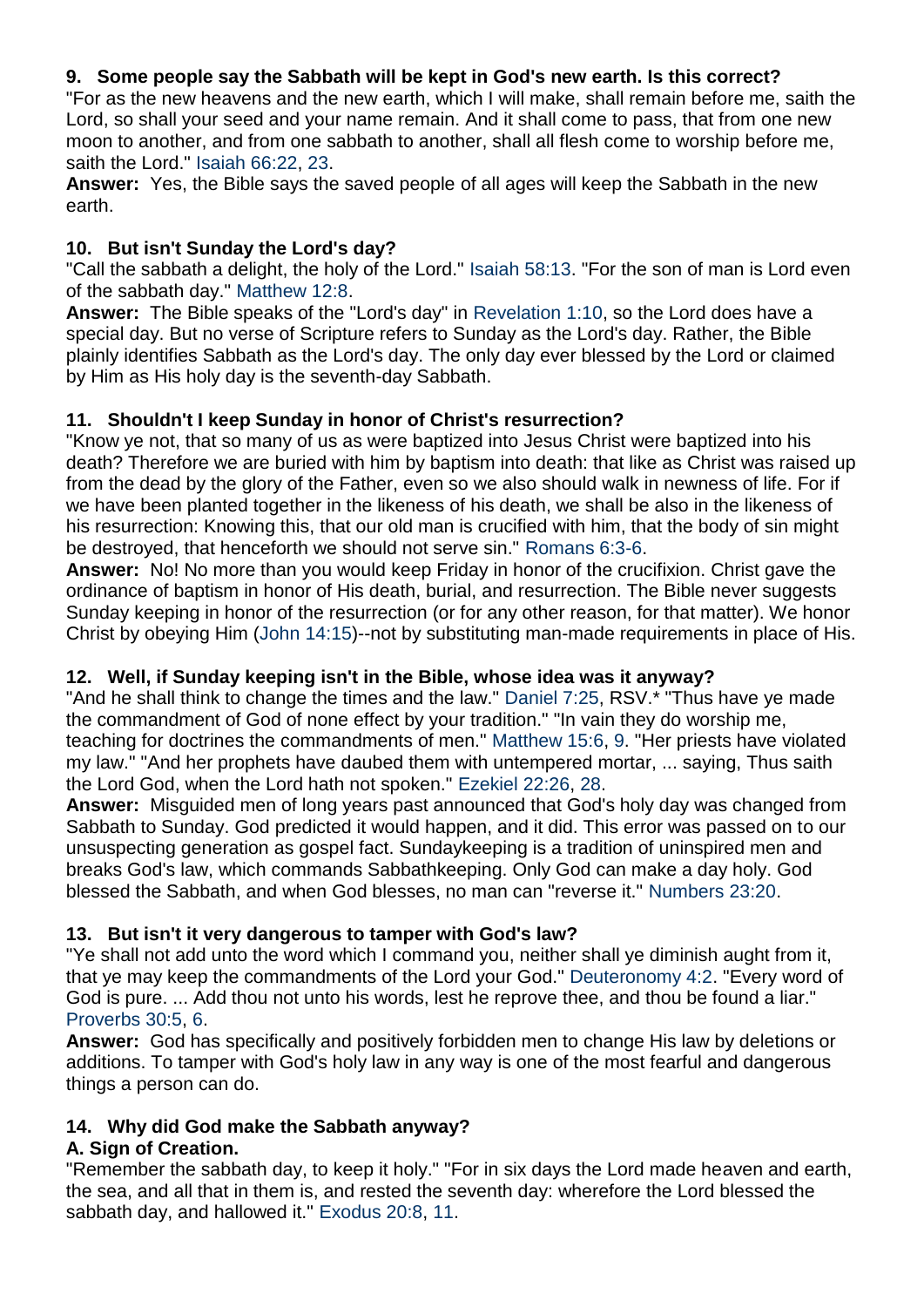# **B. Sign of redemption and sanctification.**

"Moreover also I gave them my sabbaths, to be a sign between me and them, that they might know that I am the Lord that sanctify them." [Ezekiel 20:12.](http://biblia.com/bible/kjv1900/Ezekiel%2020.12)

**Answer:** God gave the Sabbath as a twofold sign: (1) It is a sign that He created the world in six literal 24-hour days, and (2) it is also a sign of God's mighty power to redeem and sanctify men. Surely every Christian will love the Sabbath as God's precious sign of Creation and redemption [\(Exodus 31:13,](http://biblia.com/bible/kjv1900/Exodus%2031.13) [17;](http://biblia.com/bible/kjv1900/Exodus%2031.17) [Ezekiel 20:12,](http://biblia.com/bible/kjv1900/Ezekiel%2020.12) [20\)](http://biblia.com/bible/kjv1900/Ezekiel%2020.20). It is a great insult to God for people to trample upon His Sabbath. In [Isaiah 58:13,](http://biblia.com/bible/kjv1900/Isaiah%2058.13) [14,](http://biblia.com/bible/kjv1900/Isaiah%2058.14) God says all who would be blessed must first get their feet off His Sabbath.

# **15. How important is Sabbathkeeping?**

"Sin is the transgression of the law." [1 John 3:4.](http://biblia.com/bible/kjv1900/1%20John%203.4) "The wages of sin is death." [Romans 6:23.](http://biblia.com/bible/kjv1900/Romans%206.23) "Whosoever shall keep the whole law, and yet offend in one point, he is guilty of all." [James](http://biblia.com/bible/kjv1900/James%202.10)  [2:10.](http://biblia.com/bible/kjv1900/James%202.10) "Christ also suffered for us, leaving us an example, that ye should follow his steps." [1](http://biblia.com/bible/kjv1900/1%20Peter%202.21)  [Peter 2:21.](http://biblia.com/bible/kjv1900/1%20Peter%202.21) "He became the author of eternal salvation unto all them that obey him." [Heb.](http://biblia.com/bible/kjv1900/Hebrews%205.9) 5:9. **Answer:** It is a matter of life and death. Sabbathkeeping is enjoined in the fourth commandment of God's law. The deliberate breaking of any one of the Ten Commandments is a sin. Christians will gladly follow Christ's example of Sabbathkeeping. Our only safety is to diligently study the Bible, "rightly dividing the word of truth." [2 Timothy 2:15.](http://biblia.com/bible/kjv1900/2%20Timothy%202.15) We must have positive Scripture support for every Christian practice we follow.

# **16. How does God feel about religious leaders who ignore the Sabbath?**

"Her priests have violated my law, and have profaned mine holy things: they have put no difference between the holy and profane ... and have hid their eyes from my sabbaths, and I am profaned among them." "Therefore have I poured out my indignation upon them." [Ezekiel 22:26,](http://biblia.com/bible/kjv1900/Ezekiel%2022.26) [31.](http://biblia.com/bible/kjv1900/Ezekiel%2022.31)

**Answer:** In hiding their eyes from God's true Sabbath, religious leaders offend the God of heaven. God promises punishment for such false shepherds. Millions have been misled on this matter. God cannot treat it lightly. Jesus condemned the Pharisees for pretending to love God while making void one of the Ten Commandments by their tradition [\(Mark 7:7-13\)](http://biblia.com/bible/kjv1900/Mark%207.7-13).

# **17. Does Sabbath keeping really affect me personally?**

"If ye love me, keep my commandments." [John 14:15.](http://biblia.com/bible/kjv1900/John%2014.15) "So then every one of us shall give account of himself to God." [Romans 14:12.](http://biblia.com/bible/kjv1900/Romans%2014.12) "Therefore to him that knoweth to do good, and doeth it not, to him it is sin." [James 4:17.](http://biblia.com/bible/kjv1900/James%204.17) "Blessed are they that do his commandments, that they may have right to the tree of life, and may enter in through the gates into the city." [Revelation 22:14.](http://biblia.com/bible/kjv1900/Revelation%2022.14) "Here is the patience of the saints: here are they that keep the commandments of God." [Revelation 14:12.](http://biblia.com/bible/kjv1900/Revelation%2014.12)

**Answer:** Yes, by all means, the Sabbath is your Sabbath. God made it for you, and if you love Him you will keep it, because it is one of His commandments. Love without commandmentkeeping is no love at all [\(1 John 2:4\)](http://biblia.com/bible/kjv1900/1%20John%202.4). You must make a decision. You cannot avoid it. No one can excuse you. You yourself will answer before God on this most important matter. God asks you to love and obey Him now!

# **Thought Questions**

# **1. But isn't the Sabbath for the Jews only? [\(Mark 2:27](http://biblia.com/bible/kjv1900/Mark%202.27) )**

No. Jesus said, "The sabbath was made for man." [Mark 2:27.](http://biblia.com/bible/kjv1900/Mark%202.27) It is not for the Jews only, but for mankind--all men and women everywhere. The Jewish nation did not even exist until 2,500 years after the Sabbath was made.

# **2. Isn't [Acts 20:7-12](http://biblia.com/bible/kjv1900/Acts%2020.7-12) proof that the disciples kept Sunday as a holy day? [\(Acts 20:7](http://biblia.com/bible/kjv1900/Acts%2020.7) )**

According to the Bible, each day begins at sundown and ends at the next sundown [\(Genesis](http://biblia.com/bible/kjv1900/Genesis%201.5)  [1:5,](http://biblia.com/bible/kjv1900/Genesis%201.5) [8,](http://biblia.com/bible/kjv1900/Genesis%201.8) [13,](http://biblia.com/bible/kjv1900/Genesis%201.13) [19,](http://biblia.com/bible/kjv1900/Genesis%201.19) [23,](http://biblia.com/bible/kjv1900/Genesis%201.23) [31;](http://biblia.com/bible/kjv1900/Genesis%201.31) [Leviticus 23:32\)](http://biblia.com/bible/kjv1900/Leviticus%2023.32) and the dark part of the day comes first. So Sabbath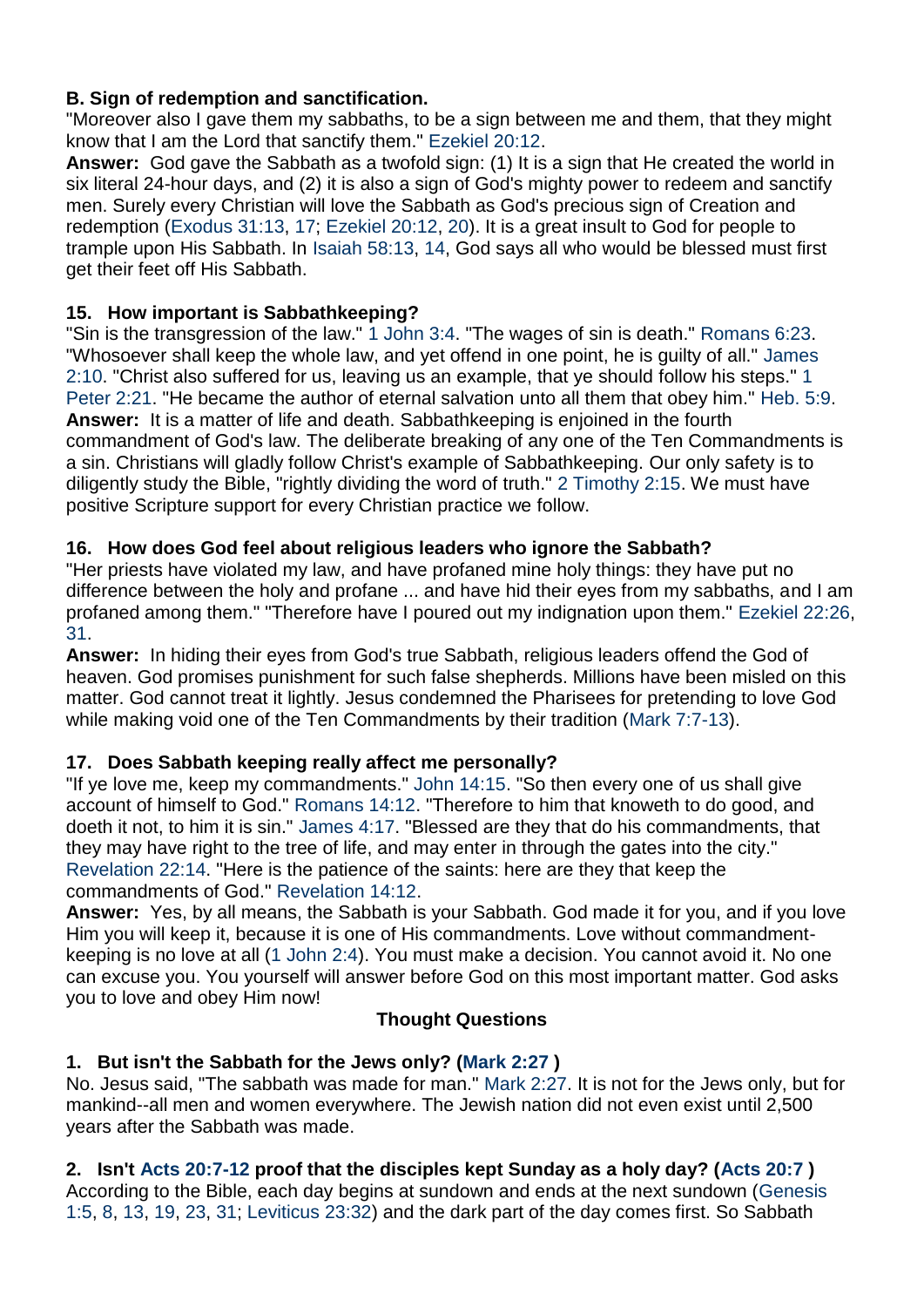begins Friday night at sundown and ends Saturday night at sundown. This meeting of Acts 20 was held on the dark part of Sunday, or on what we now call Saturday night. The New English Bible\* begins [Acts 20:7](http://biblia.com/bible/kjv1900/Acts%2020.7) like this: "On the Saturday night in our assembly ..." It was a Saturdaynight meeting, and it lasted until midnight. Paul was on a farewell tour and knew he would not see these people again before his death (verse 25). No wonder he preached so long! (No regular weekly service would have lasted all night.) Paul was "ready to depart on the morrow." The "breaking of bread" has no "holy day" significance whatever, because they broke bread daily [\(Acts 2:46\)](http://biblia.com/bible/kjv1900/Acts%202.46). There is not the slightest indication in this Scripture passage that the first day is holy, nor that these early Christians considered it so. Nor is there the remotest evidence that the Sabbath had been changed. Incidentally, this meeting is probably mentioned in the Scripture only because of the miracle of raising Eutychus back to life after he fell to his death from a third-floor window. In [Ezekiel 46:1,](http://biblia.com/bible/kjv1900/Ezekiel%2046.1) God refers to Sunday as one of the six "working days."

# **3. Doesn't [1 Corinthians 16:1,](http://biblia.com/bible/kjv1900/1%20Corinthians%2016.1) [2](http://biblia.com/bible/kjv1900/1%20Corinthians%2016.2) speak of Sunday school offerings? [\(1 Corinthians 16:2](http://biblia.com/bible/kjv1900/1%20Corinthians%2016.2) )**

No, there is no reference here to a public meeting. The money was to be laid aside privately at home. A famine was raging in Judea [\(Romans 15:26;](http://biblia.com/bible/kjv1900/Romans%2015.26) [Acts 11:26-30\)](http://biblia.com/bible/kjv1900/Acts%2011.26-30), and Paul was writing to ask the churches in Asia Minor to assist their famine-stricken brethren. These Christians all kept Sabbath holy, so Paul suggested that on Sunday morning (which was the time they paid bills and settled accounts), after the Sabbath was over, they put aside something for their needy brethren so it would be on hand when he came. It was to be done privately or, as La Santa Biblia (a Spanish translation) says, "at home." Notice also that there is no reference here to Sunday as a holy day. In fact, the Bible nowhere commands or even suggests Sunday keeping.

## **4. But hasn't time been lost and the days of the week changed since the time of Christ? [\(Luke 4:16](http://biblia.com/bible/kjv1900/Luke%204.16) )**

No! Reliable encyclopedias and reference books make it clear that our seventh day is the same one that Jesus kept holy. It is a simple matter of research.

## **5. But isn't [John 20:19](http://biblia.com/bible/kjv1900/John%2020.19) the record of the disciples instituting Sundaykeeping in honor of the resurrection? [\(John 20:19](http://biblia.com/bible/kjv1900/John%2020.19) )**

On the contrary, the disciples at this time did not believe that the resurrection had taken place [\(Mark 16:14\)](http://biblia.com/bible/kjv1900/Mark%2016.14). They had met there "for fear of the Jews" and had the doors bolted. When Jesus appeared in their midst, He rebuked them "because they believed not them which had seen him after he was risen." There is no implication that they counted Sunday as a holy day. Only eight texts in the New Testament mention the first day of the week; none of them imply that it is holy.

# **6. Doesn't [Colossians 2:14-17](http://biblia.com/bible/kjv1900/Colossians%202.14-17) do away with the seventh-day Sabbath? [\(Colos.](http://biblia.com/bible/kjv1900/Colossians%202.14) 2:14 )**

Not at all. It refers only to the sabbaths which were "a shadow of things to come" and not to the seventh-day Sabbath. There were seven yearly holy days, or holidays, in ancient Israel which were also called sabbaths. These were in addition to, or "beside the sabbaths of the Lord" [\(Leviticus 23:38\)](http://biblia.com/bible/kjv1900/Leviticus%2023.38), or seventh-day Sabbath. These all foreshadowed, or pointed to, the cross and ended at the cross. God's seventh-day Sabbath was made before sin entered, and therefore could foreshadow nothing about deliverance from sin. That's why Colossians chapter 2 differentiates and specifically mentions the sabbaths that were "a shadow." These seven yearly sabbaths which were abolished are listed in Leviticus chapter 23.

## **7. According to [Romans 14:5,](http://biblia.com/bible/kjv1900/Romans%2014.5) the day we keep is a matter of personal opinion, isn't it? [\(Romans 14:5](http://biblia.com/bible/kjv1900/Romans%2014.5) )**

Notice that the whole chapter is on judging one another (Verses 4, 10, 13). The issue here is not over the seventh-day Sabbath, which was a part of the great moral law, but over the yearly feast days of the ceremonial law. Jewish Christians were judging Gentile Christians for not observing them. Paul is simply saying, "Don't judge each other. That ceremonial law is no longer binding."